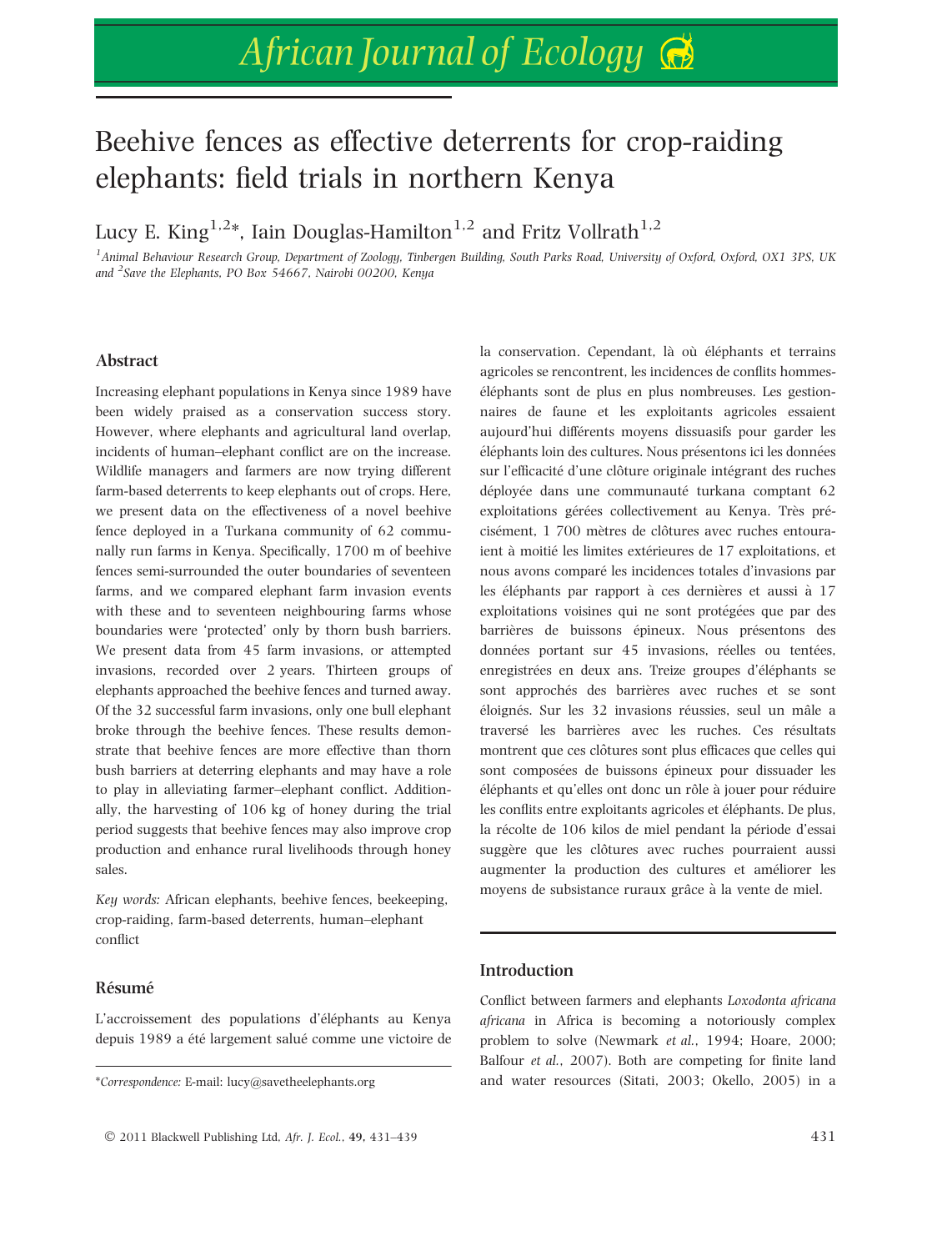continent going through unprecedented human population growth. In Kenya, the government is keen to protect all wildlife as a national asset that also attracts much needed foreign exchange through tourism activities (Okello, Wishitemi & Lagat, 2005). However, there is intense media interest and political pressure to tackle the issue of human–elephant conflict (HEC) (Adams & Hulme, 2001; Omondi, Bitok & Kagiri, 2004; Balfour et al., 2007).

Electric fences have proved to be successful in barring elephants from some human-designated areas (Hoare, 2003; Kioko et al., 2008), but in Kenya, electrification projects have often failed because of poor maintenance, spiralling costs and/or a lack of community buy in (Thouless & Sakwa, 1995; Thouless, Georgiadis & Olwero, 2002; Okello & D'Amour, 2008). Much attention has been focused recently on the effectiveness of different farmerbased deterrents such as the use of buffer zones, fire crackers, dogs, watch towers or drums (Hoare, 1995; Osborn & Parker, 2003; Sitati & Walpole, 2006; Graham & Ochieng, 2008). Concentrated chilli extract burnt in dung brickets, sprayed or pasted onto string fences has also been tested as an elephant deterrent (Osborn, 2002; Sitati & Walpole, 2006). There has been considerable variation in the success and failure of these different mitigation methods across Kenya, and most HEC studies described here support each other by concluding that there is no one perfect deterrent, rather it is healthy to train and equip farmers with a 'toolbox' of various deterrents that, either combined or rotated, may have a greater effect than relying on any one method alone (Walpole et al., 2006; Hedges & Gunaryadi, 2009).

In this toolbox of deterrents, the African honey bee Apis mellifera scutellata could well be an important, and novel, component. First, it was shown that elephants avoid feeding on acacia trees with beehives (Vollrath & Douglas-Hamilton, 2002). This was followed by behavioural experiments demonstrating that not only do elephants run from bee sounds (King, Douglas-Hamilton & Vollrath, 2007) but also that elephants have an alarm 'call' that alerts family members to retreat from a possible bee threat (King et al., 2010). A pilot study using a beehive fence was found to be an effective elephant deterrent (King et al., 2009), but the scope of the study was small and the beehives remained empty during the trial. The concept of applying elephants' natural bee avoidance behaviour to benefit rural farmers is an attractive one, not only could farmers benefit from reduced crop-raiding but such

beehives could offer an additional income through the sale of honey and wax products.

Although a beehive does not 'sleep' at night, individual bees are less active as they can rest for several hours (Kaiser, 1988) and will spend time cleaning the hive and feeding the brood, behaviour also seen during cold days (Hooper, 1997). Although such bee behaviour could be a limiting factor in the use of a beehive fence, as most elephant crop-raids occur at night, most elephant–man interfaces in Kenya tend not to be in cold/high-altitude zones. Additionally, there is a constant buzzing sound of bees fanning their wings from fully occupied A.m. scutellata hives, which may give elephants enough warning to stay away (King, Douglas-Hamilton & Vollrath, 2007). Furthermore, species of both Asian and African bees, Apis dorsata and A. m. adansonii, have been observed foraging successfully on moonlit nights (Fletcher, 1978; Dyer, 1985).

Here, we present evidence that beehive fences have a role to play as a novel farmer-managed elephant deterrent. Our data come from a 2-year participatory study (King, 2010) involving a Turkana community of 62 farms in northern Kenya.

#### Materials and methods

The farm-based trials were conducted in two small Turkana farming communities that have built up within the elephants' range over the last 40 years (King, 2010). The communities are located 2 kms apart, within the greater Ngare Mara community, Meru North District in Northern Kenya (N 0.44529 : E 37.67353). Both communities have chosen to practice communal farming on either side of a rocky plateau on the lower flattened banks of two rivers that are less rocky and more suitable for agriculture.

The settlement neighbours three unfenced reserves, and communal farming strengthens the farmers' ability to protect the crops from wild animals. Elephants in particular migrate between Shaba, Samburu and Buffalo Springs National Reserves and Meru National Park to the south (Douglas-Hamilton, Krink & Vollrath, 2005). Save the Elephants (STE) has recorded approximately 1200 elephants that use the three neighbouring northern game reserves, but the number of elephants utilizing the Ngare Mara area is unknown. Before our study, the area was identified by STE's Monitoring of Illegal Killing of Elephants program (MIKE) as a hot spot for illegal killing of elephants (Douglas-Hamilton, Wittemyer & Ihwagi, 2010). Between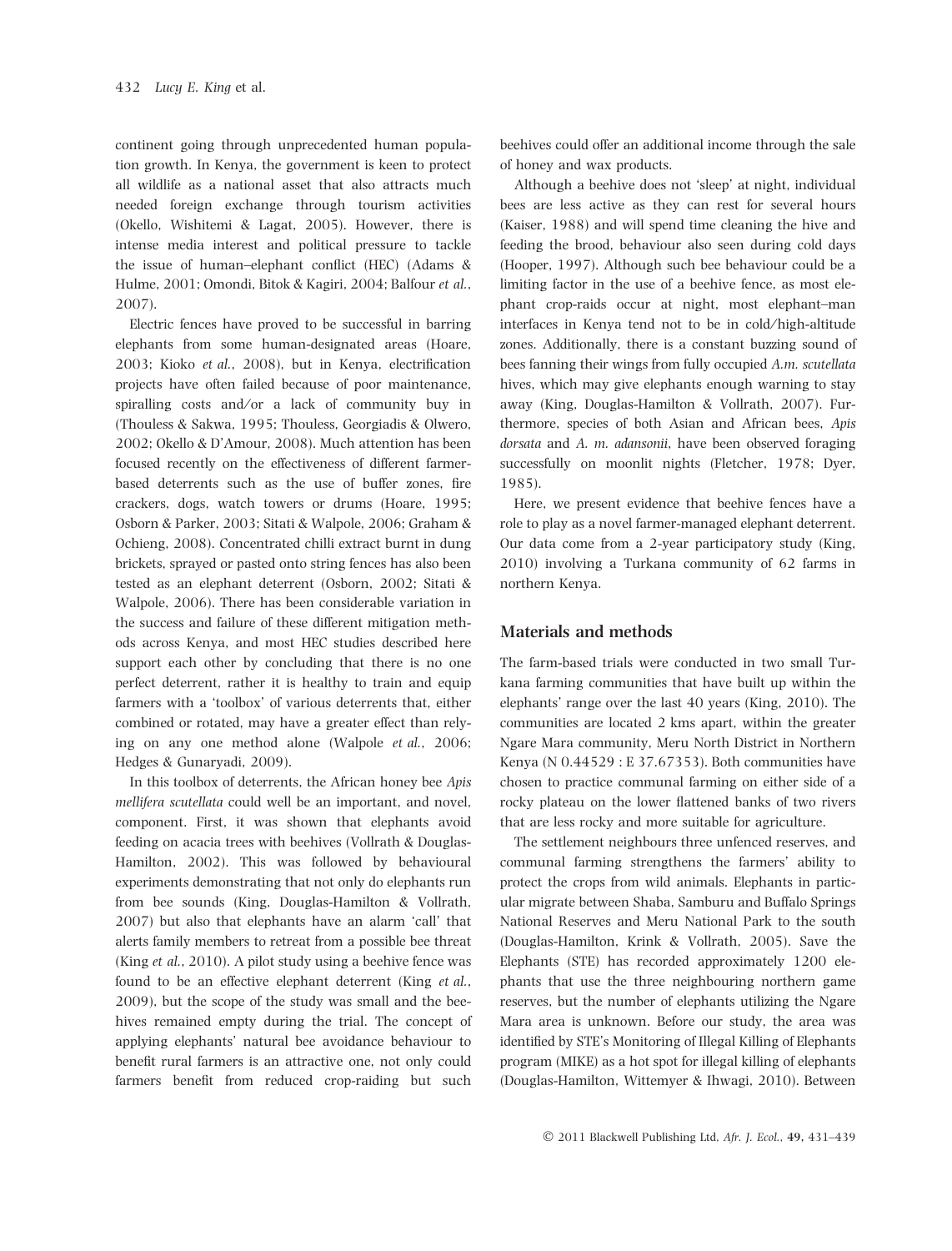2002 and 2006, and prior to these beehive fence trials, nine illegally killed elephants were classified as 'poached' within an 8-km radius around this farming study site.

Multiple participatory community meetings were used to identify the layout of 62 farms and houses in the area. Each farm boundary and their positions were recorded and the GPS data uploaded into ARC GIS 9.2 (ESRI, Redlands, CA, U.S.A.) to create an accurate map. Using these maps, and participation from a focal group of ten men and nine women farmers, we identified the general routes most dominantly used by crop-raiding elephants. These historical routes revealed elephants coming to both rivers to drink and then walking up the opposite banks into the farms to crop-raid (Fig. 1). Although we could not verify this anecdotal evidence prior to the study's commencement, this local knowledge helped us select all 34 farms that were 'on the front line' of these historical elephant raids. Beehive fences were constructed along 50% of the

34 most raided front line farms leaving the remaining 50% as control farms protected only by traditional thorn bush barriers. Each farm varied in size and therefore comparable lengths of farm boundaries were used to select bee  $(n = 17)$  and control  $(n = 17)$  farms rather than a purely random design (Fig. 1).

The beehive fences were constructed on the template of an earlier pilot design (King et al., 2009) but improved to include the more productive Kenyan top-bar hives (KTBH). Additional improvements came in the invention of a simpler, flat-thatched roofing system designed by a group of participating farmers during the construction phase (see Fig. 2). Three 80-cm-long beehives were constructed out of each  $2.4 \times 1.8$  m, 9-mm industrial plywood sheet. The design of the KTBH hive (adapted from Jones, 1999) incorporates a queen excluder to keep the brood separate from the honey chamber, and this increases both the ease of harvesting and the value of the honey. Of these, 149



Fig 1 Map of the two focal farming communities Chumviyere and Etorro lying between the Ngare Mara and the Ngare Nite Rivers. All 62 farms in the two study farming communities were mapped with common routes used by crop-raiding elephants marked on as red arrows. Beehive fences were built along the boundaries of seventeen farms, and a further seventeen farms were classified as control farms where thorn bush barriers were left as the only defence between elephants and the field of crops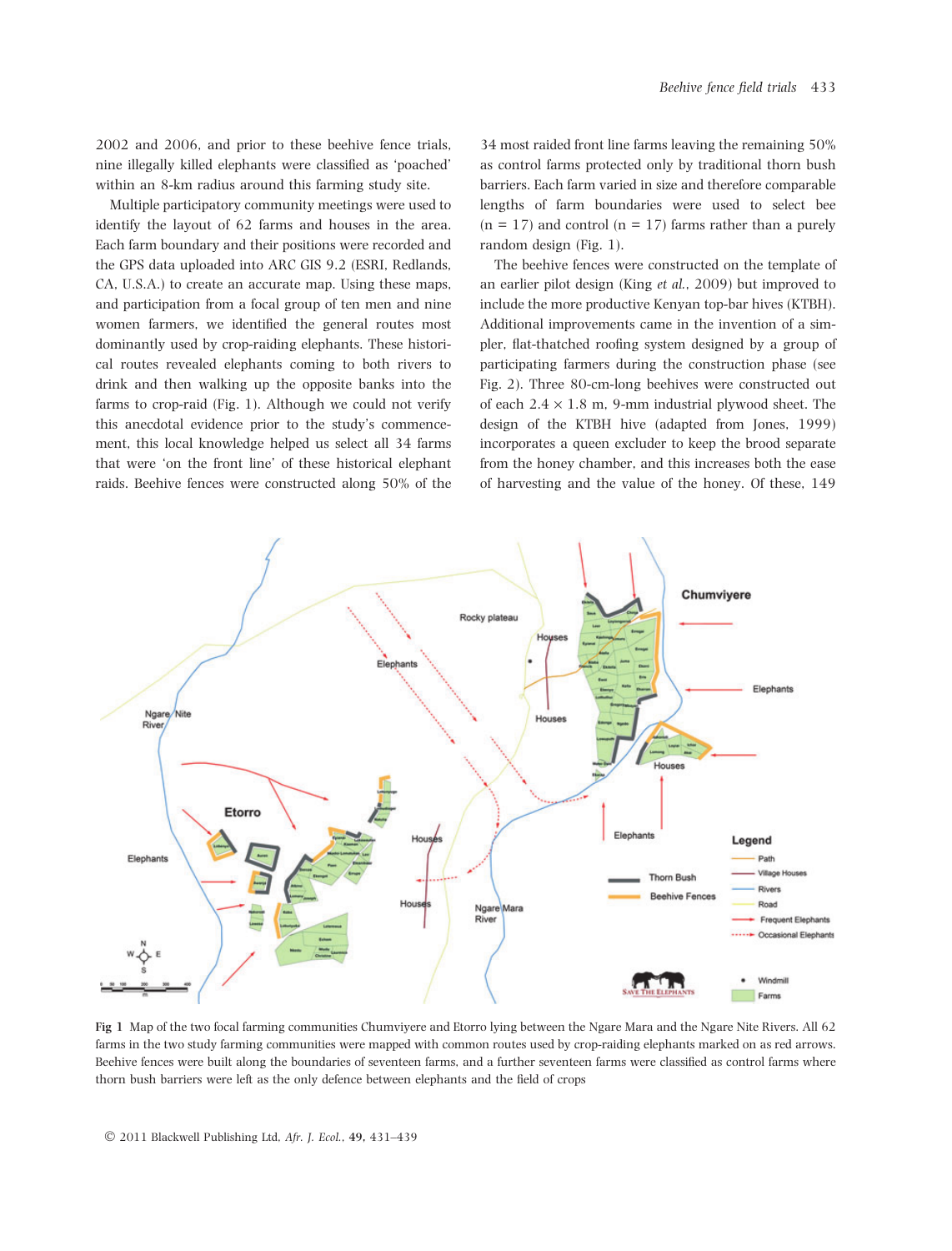

Fig 2 Beehut design – the key element of the beehive fence. The beehive fence is comprised of two elements, the 'beehut', as seen in the diagram, and the connecting wire linking one beehive to the next with a gap of 7 m between the post of one beehut and the next. The beehut houses an 80-cm-long Kenyan top-bar hive covered by a rainproof roof made from a cheap corrugated iron sheet and is protected from the sun by a flat-thatched roof. The roof is hung by thin binding wire, too thin for honey badgers to crawl down should they succeed in bridging the protective 70-cm iron sheets nailed to the posts. The nine foot posts must be coated in an oil-based insecticide to prevent termites. The hive is hung by drilling small holes in the side walls of the hive and feeding through stronger plain wire. This is looped easily around the top of the upright posts and once through the hive, the ends can be secured to the roof by drilling a small nail-size hole in the iron roof to prevent wind blowing away the roof. A simple twist of the hive's hanging wire on the farm side of the beehut enables a strong piece of plain wire to attach one beehive to the next beehive 10 m away. Should an elephant attempt to enter the farm, he will instinctively try to pass between the beehuts, and as the wire stretches, the pressure on the beehives will cause them to swing erratically and, if occupied, release the bees. The wire is only looped through the hoop, not twisted tightly back onto itself, so that excessive pressure from an elephant will release the wire rather than pulling down the hive

beehives were constructed on site and deployed between June and August 2008 and the remaining 21 in April 2009 at a cost of US\$22 per hive. Relying on data from a previous pilot study where elephants would not walk closer than four metres to a beehive (King et al., 2009), the beehive fences were built with one beehive to every 10 m. This resulted in 1700 m of beehive fences incorporating 170 beehives, around the boundaries of seventeen community farms, leaving any thorn barriers in place behind the beehive fences. A further 1700 m of farm boundaries were allocated as 'control' farms where just the thorn bush barriers were left in place along the seventeen farms. Two long stretches of farm land boundaries at the rear of the communal farm areas were not included as 'controls' because of this section was populated with houses and therefore identified by the community as an area too risky for elephants to traverse. All farms planted maize, often

intercropped with beans, and they all relied entirely on natural rainfall.

Six farmers from both communities were trained to fill in simple data sheets detailing each farm and fence layout allowing the monitors to simply draw the movements of any elephants approaching or entering with details such as the time, date and number of elephants. These farmers worked on the farms daily and periodically walked around or slept near the farms at night during the crop-growing season. However, we could not measure guarding effort with any accuracy. Each farmer was given a personal beekeeping training session to help them manage their section of the beehive fence.

All farms were monitored over successive crop-growing seasons in an attempt to identify any variability there may be in seasonal differences in elephant behaviour. A farm invasion was defined as an elephant, or a group of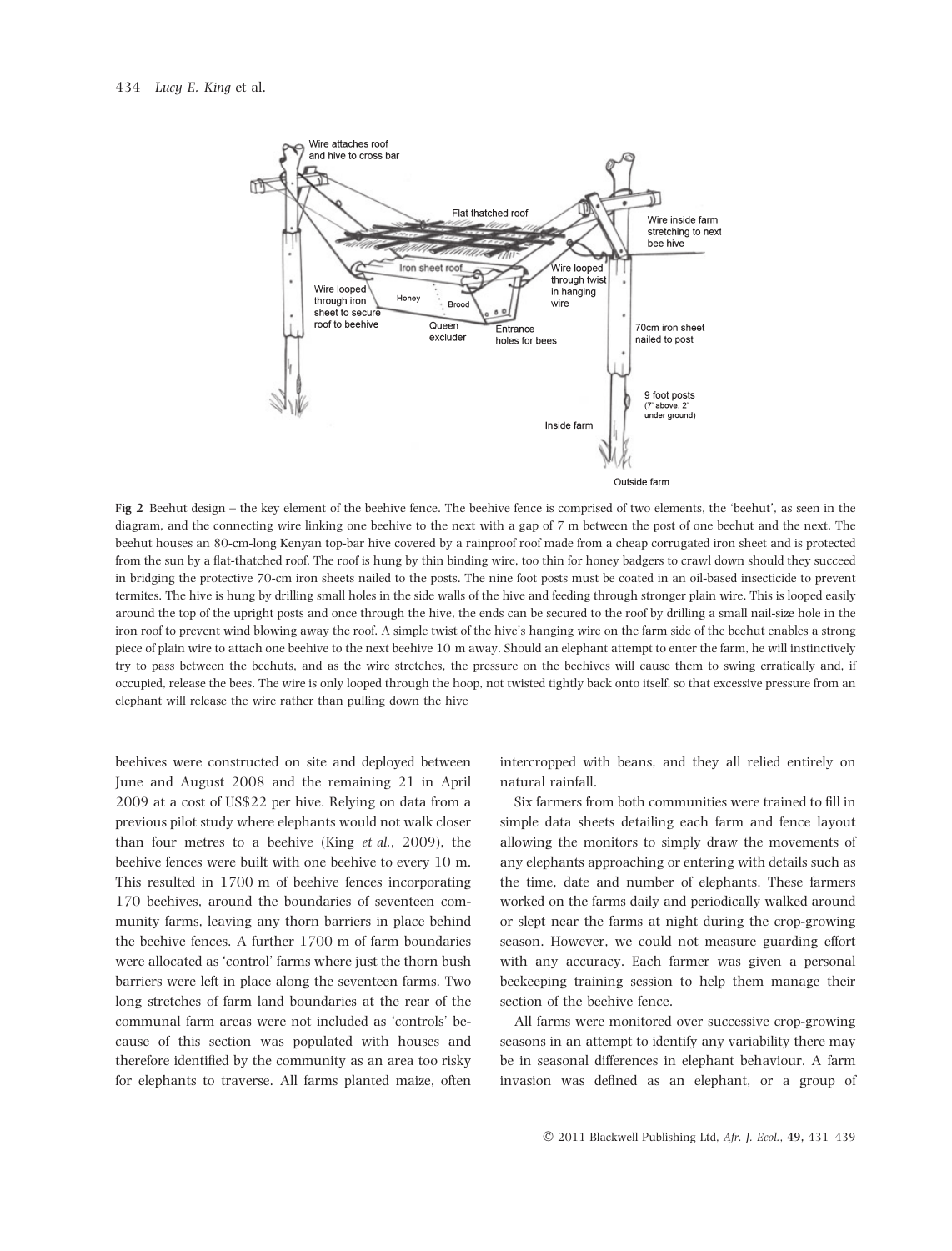elephants, crossing a barrier (either bee or thorn) to enter a farm and later exiting either through this or through another barrier. If those same elephants chose to re-enter a second farm across a separate barrier, that second attempt was recorded as a second invasion. Elephants crossing into different farms within the communal area were not counted as separate farm invasions because of there being no internal barriers between the communal farming plots. Elephants that approached a barrier and turned away was a separate event, classified as 'prevented from entering



Fig 3 Over 2 years, we observed that hive occupations closely followed rainfall patterns with peak occupations occurring during peak rainfall months. Honey harvests were poor during the first year and half of the project, but as occupations and rainfall increased, so did successful honey harvesting. Elephant events occurred mainly during harvest periods when rainfall resulted in successful crop growth. It was noticeable that elephants started to appear in the community at the same time that hive occupations were peaking

© 2011 Blackwell Publishing Ltd, Afr. J. Ecol., 49, 431-439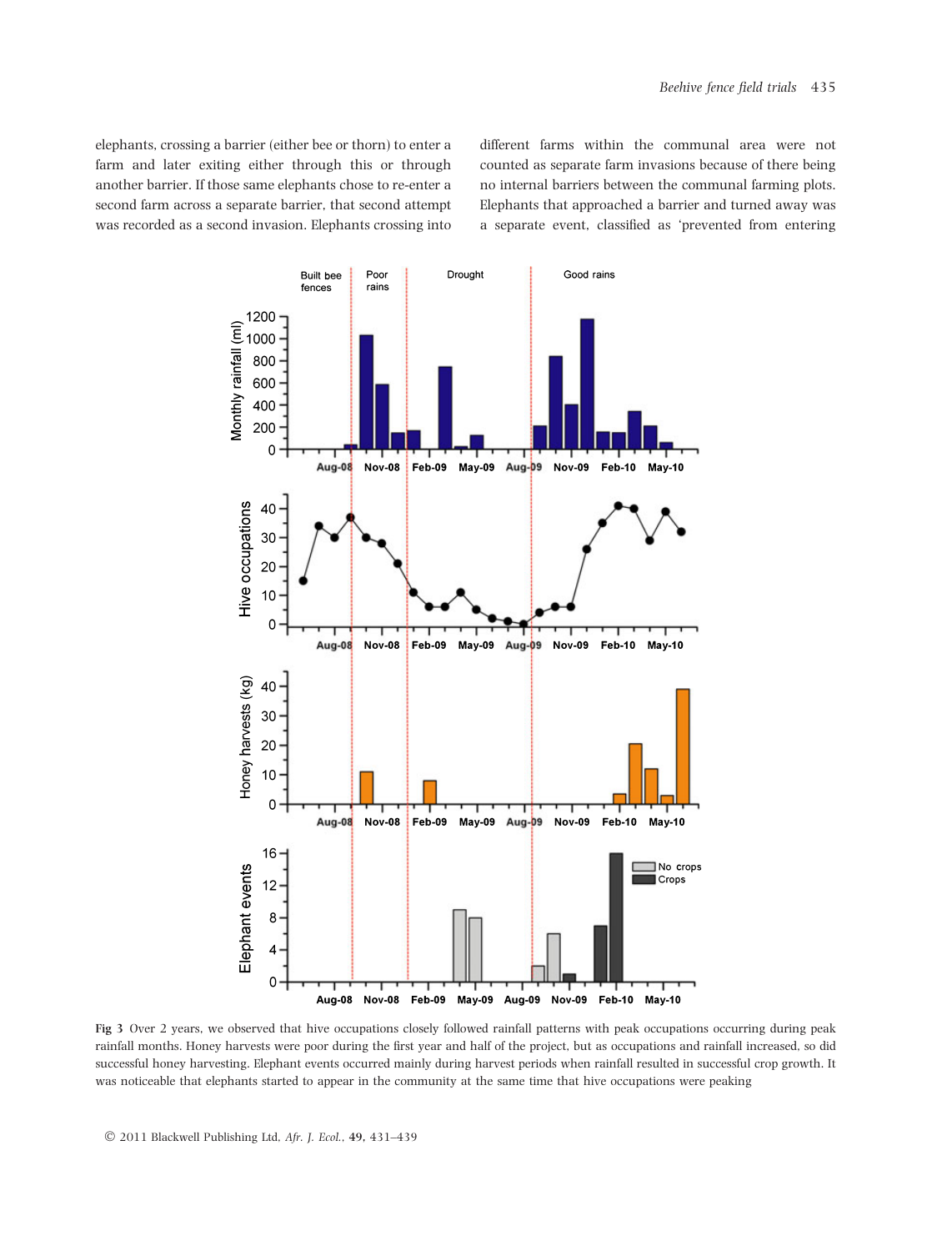farm', even if those elephants were then to walk around and enter another farm at a different location on the same night.

We visited the study site once a week to help with fence maintenance and collect data on elephant raids, rainfall, maize growth, hive occupations and honey-harvesting events. Planting dates for each of the 34 front line farms were collected each season, and weekly maize growth rates were recorded in each farm by selecting three random maize stalks and taking an average of the three, which gave enough of an indicator of the condition of each farm over the passing weeks. This allowed us to test whether crop-raiding behaviour was biased towards riper fields. Rainfall was measured in millilitres by one farmer using a simple home-made rain gauge constructed from an inverted soda bottle. Although basic, this was an accurate enough intensity indicator of rainfall events. Data were analysed using Genstat v.11.2 (VSN International, Hemel Hempstead, U.K.) using nonparametric statistics.

#### Results

To identify seasonal variation in elephant-raiding behaviour, 34 farms were monitored over three crop seasons from June 2008 until June 2010. However, a harsh drought occurred in northern Kenya during most of the first year of the study period severely curtailing crop growth. Additionally, fatal tribal conflicts between our Turkana community and the neighbouring Borana tribe resulted in several farmers migrating during the trials and a consequent variation in planting success. Thus, the first crop season (October 2008–January 2009) saw only 18 days of light rainfall leading to failure of the harvest in 83% of the farms (Fig. 3). The second crop season (March– May 2009) had only 7 days of rain resulting in failure of the harvest in 100% of the farms. Finally, the third crop season (September 2009–February 2010) had 34 days of rain spread over 5 months resulting in a successful harvest of crops in 50% of the farms, all in Chumviyere. Of the remaining farms, 38% failed to plant and 12% planted but the crops failed. Increases in beehive occupancy rates were closely associated with successful rainfall events, with poor occupancy occurring during the drought months of 2009, but high occupancy during the end of 2009 and early 2010 resulted in healthy honey harvests (Fig. 3).

Elephants visited the community between 29 April 2009 and 15 February 2010 when 45 elephant farm invasion attempts were recorded. Twenty-four farm events were

recorded where elephants entered, or attempted to enter, and farms without crops (over a 259-day period) and 21 farm invasion attempts were recorded where crops were present (over an 82-day period) (Fig. 3).

We observed 32 events where elephant approached and were successful at invading the farms. Of these 32 invasions, 31 entries occurred through the thorn bush barriers, which was significantly different to the number of entries.  $n = 1$ , that occurred through the beehive fences ( $n = 31$ ) (Thorn) vs n = 1 (Bee);  $\chi^2$  = 28.125, df 1, P < 0.001; Table 1). In that case, an elephant, identified by the farmer as a bull, pushed through the wire connecting the hives thus avoiding the beehive huts. His family did not follow allowing the farmer to chase the bull back out. Both beehives on either side of the entry point were unoccupied at the time.

We observed thirteen attempted farm invasions where the elephants approached the beehive fences but did not push through. During eight of these thirteen events, the elephants (recorded by their footprints) walked alongside the length of the beehive fence structure, often approaching the wire within a metre or two and then backing away. However, in five events, the elephants walked along the

Table 1 Comparing the effectiveness of beehive fences to thorn barriers in farm invasions and exits by elephants

| Elephant behaviour              | Farm<br>condition | Thorn<br>bush<br>barrier | Beehive<br>fence<br>barrier |  |
|---------------------------------|-------------------|--------------------------|-----------------------------|--|
| Prevented from<br>entering farm | No crops          | $\left( \right)$         | 8                           |  |
|                                 | Crops             | $\Omega$                 | 5                           |  |
| Entered farm                    | No crops          | 16                       | 0                           |  |
|                                 | Crops             | 15                       | 1                           |  |
| Exited farm                     | No crops          | 14                       | 2                           |  |
|                                 | Crops             | 12                       |                             |  |
|                                 |                   |                          |                             |  |

Analysis of 45 successful farm invasions showed that 31 invasions occurred through thorn barriers and only one through a beehive fence. A further thirteen attempts to enter a farm were deterred by the beehive fences, but in five of these cases, the elephants walked along the entire line of the beehive fence before breaking through a thorn bush barrier. Elephants exiting a farm after a crop-raid, or chased out by farmers, were more likely to exit through the thorn bush than the beehive fences. However, there were more observations of elephants exiting through the beehive fences than when entering a farm suggesting that elephants do not necessarily get trapped inside a protected farm by a beehive fence. Elephant behaviour and deterrent effects of the barriers were similar for elephants entering farms with or without crops.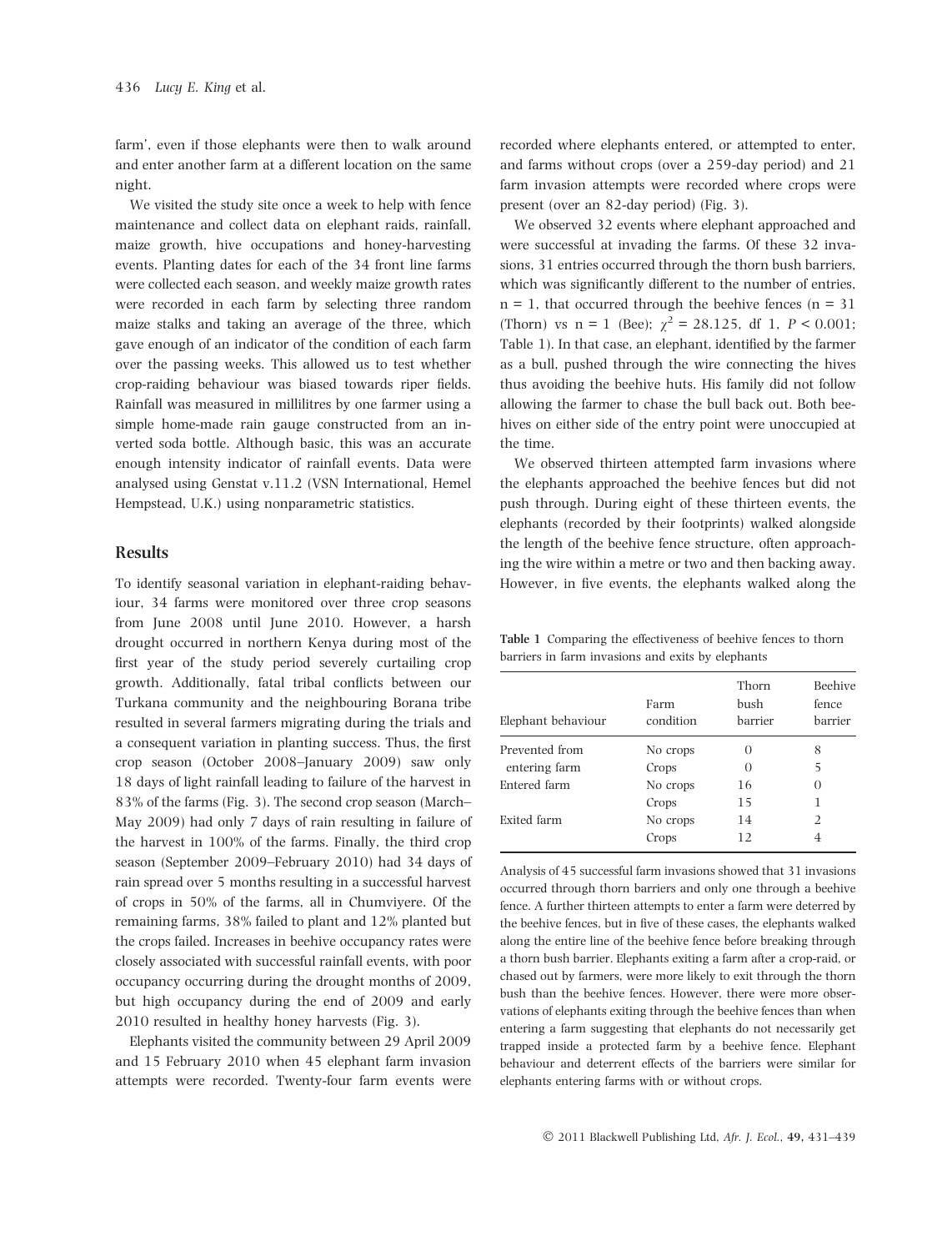entire length of the beehive fences until they came to the end of the line where they broke through the thorn barriers to invade a farm. At no point did we record elephants approaching the thorn bush barriers and turn away, every approach to the thorn bush barriers resulted in a successful entry to the farm. This result supports previous studies that thorn barriers are often ineffective barriers for elephants (Sitati, Walpole & Leader-Williams, 2005).

To further examine the effectiveness of the beehive fences, we analysed five successful crop-raids that occurred within the first 10 days of February 2010, the peak ripening time for maize in Chumviyere. In all five cases, the elephants broke into the farms at either end of Chumviyere's 360-m beehive fence. We found no difference in mean maize height between the five neighbouring farms protected by the beehive fence  $(n = 5,$  mean height 229 cm  $\pm$  SD 40.7) and the four control farms invaded at each end of the line of the beehive fence  $(n = 4, \text{ mean})$ maize height  $251.7 \pm SD$  25.9; Mann–Whitney U-test,  $U = 18.5$ ,  $P = 0.647$ . This strongly suggests that invasions were not because of differences in crop attraction but because of differences in protection status.

Furthermore, in the 32 successful invasions, elephants also left a farm, both with crops and without, significantly more often through the thorn bush rather than through the beehive fences  $(n = 26$  and  $n = 6$ , respectively;  $\chi^2 = 12.5$ , df 1, P < 0.001; Table 1). Indeed, in nine events, elephants already inside a farm walked along the inside of the beehive fences until reaching the thorn bush barriers where they pushed through to exit the farm. Nevertheless, in six events, elephants did run through a beehive fence when chased out by a farmer (Table 1). Of these six escapes, two occurred between beehuts where the wire had been removed by the farmer, three exits resulted in the wire detaching (as designed) and only once did the wire not detach effectively, and the occupied beehive was brought down. This beehive was successfully harvested by the famer producing 8 kg of honey before it was repaired and rehung.

While the beehive fences protected the farms quite effectively, they also added to the productivity of a farm. Of the 150 beehives initially deployed around the community farms, 82 (55%) were occupied at least once between June 2008 and June 2010. A further 21 beehives deployed in early April 2009 had sixteen occupations (76%) up until the end of monitoring in June 2010 (Fig. 3).

During year one, we lost the honey from 38 occupied hives to suspected attacks by honey badgers Mellivora

capensis over a matter of a few weeks. In response, we extended the protective iron sheets from 50 to 70 cm and since that design improvement, we only lost seven occupied hives to attacks by honey badgers. Additionally, we lost the honey from fourteen hives to suspected theft, but no beehives were stolen during the 2-year period.

Forty-four of the 98 occupied beehives were occupied more than once with some hives being occupied-abandoned-occupied as often as four times. Total occupation events within the 98 beehives were 169 revealing that previously occupied hives are more likely to attract a swarm. We observed that coating the beehives with a polyeurethrene-based varnish not only attracted scouting bees but also helped protect the plywood hives from weathering. Owing to high mortality rate of bees and comb from both the drought and from honey badger attacks, only 23 beehives were successfully harvested during the trial period. Nevertheless, the total weight of 'elephantfriendly honey' was 106 kg with an average of 4.6 kg per hive (range from 2 to 15 kg) at an estimated local value of US\$290.

#### Discussion

Here, we present evidence that beehive fences can be a useful tool for deterring elephants from entering farm land. Analysis of 32 successful crop-raids demonstrated that elephants only once broke through the beehive fences to gain access to the crops within and that traditional thorn barriers offer no defence at all against such invasions. We recorded thirteen attempts to enter where the elephants turned away and either left the area after confronting the beehive fences or walked the length of the beehive fence to choose an easier entry point through the thorn bush. Additionally, elephants avoided the beehive fence boundaries when attempting to leave the farms after crop-raiding but if chased, an elephant could break through the wire to escape.

Recorded elephant avoidance behaviour occurred consistently along the beehive fences and in all cases, occupancy of the beehives could be regarded as low with just one or two hives occupied along the line. Despite low occupancy, the beehive fence as a novel, swaying, complex barrier appeared to successfully deter approaching elephants over a core study period of 10 months. As more approaches were made directly towards the thorn bush barriers ( $n = 31$ ) than to the beehive fences ( $n = 13$ ), it is possible that the elephants could either (i) see the beehive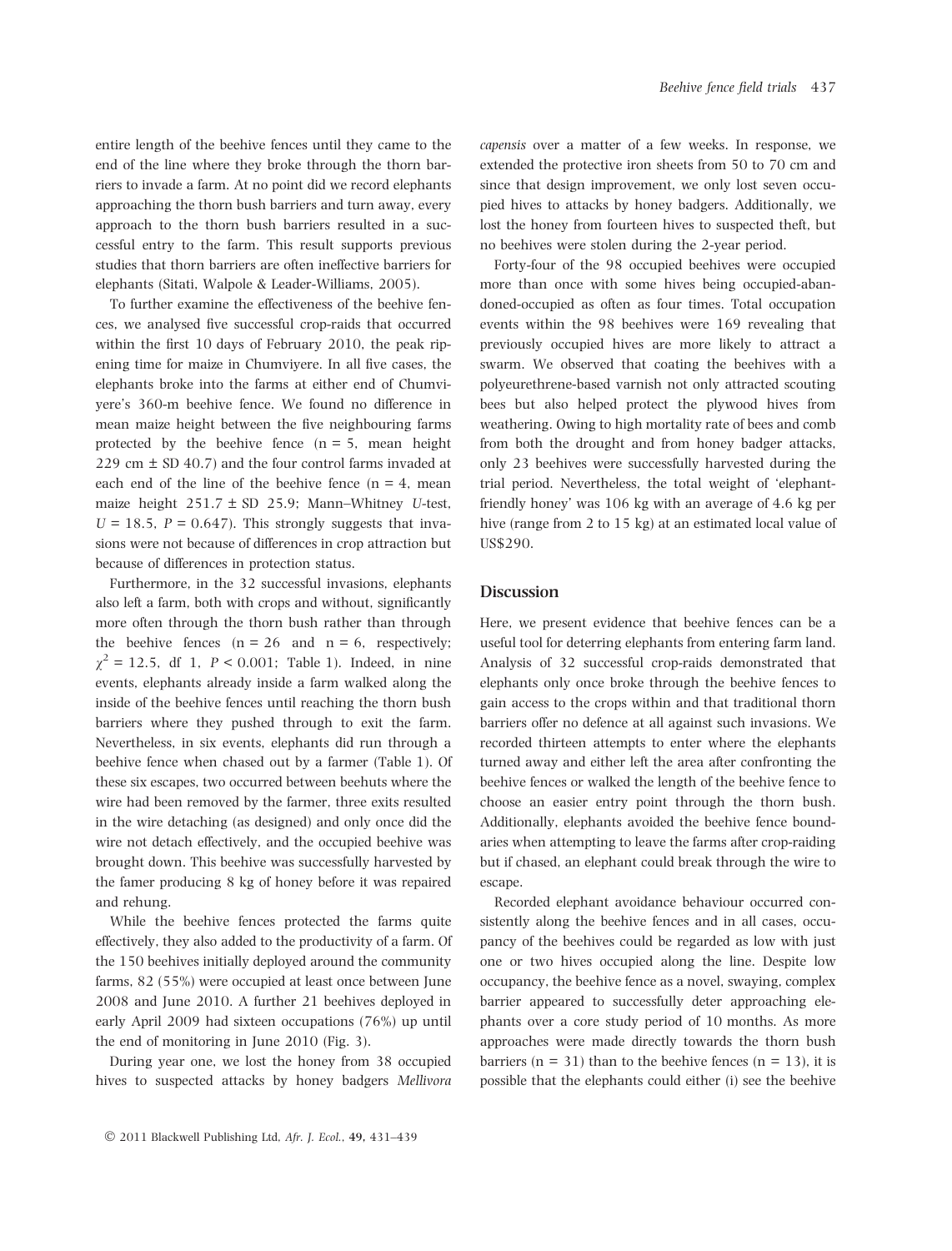fence swinging in the breeze as they approached from a distance or (ii) recognized the shape of the beehives and chose to re-orientate their approach to avoid the bees because of an expectation of a negative encounter.

More research is needed to understand how occupancy rates by live bees affect this decision-making process for elephants. As a result of the design of the beehive fence connecting the freely swinging beehives to each other with wire, the movement of one beehive actually causes up to three beehives on either side to swing. Is this physical, moving barrier alone enough of a deterrent? Does the occupancy of bees anywhere along the fence line increase the deterrent effect compared with completely unoccupied stretches of fence? If the physical barrier itself is the key deterrent factor, would hanging two 'dummy' beehives on the fence for every real beehive reduce the cost of construction and spread out valuable hive occupations? Study over multiple harvest seasons is needed to identify a balance between the success of the physical moving beehive fence barrier and the number of beehives that actually need to be occupied to prevent elephants habituating to the barrier.

Additionally, there might be a saturation point in the number of beehives that can realistically be occupied in a certain area. One could hazard a prediction that the saturation point (if there is one) would be lower in the dryer semi-arid areas of Kenya where wild flowers and nectar abundance are more seasonal and droughts are more common. Saturation points might also be avoided by deploying some dummy beehives. Furthermore, what happens should every farmer in a community build a beehive fence? Would elephants simply walk around the farms and continue on their natural migration or would they become bolder and start to break through the fence where stretches of the hives remained unoccupied by bees?

The improved design of the beehive fence structure from previous trials (King et al., 2009) did prove effective, and maintenance was easier using the simplified flat-thatched roof. Kenyan top-bar hives improved the quality of the honey harvested from the hives as the honey was pure (without brood) and attracted a good price at the local market. Farmers were quick to repair the damaged beehive fence from an exiting elephant, as they clearly understood the real and potential financial value that came from maintaining the fence. Although occupancy here was on the low side, the hope of any honey from the hives plus the protection from crop-raids appeared to be a real maintenance incentive for the farmers.

Despite the need for more specific research, the positive outcome of this study strongly supports the inclusion of beehive fences into the present toolbox of elephant deterrents to be trialed on a larger scale. Not only can such fences deter a significant proportion of crop-raids, but bees provide farmers with honey and other products for sale, which helps to diversify income. If combined with other partially effective deterrents, such as the use of guarding, dogs, drum beating or lights (Sitati, Walpole & Leader-Williams, 2005), or should chilli soaked grease be spread on the interlinking wires (Osborn, 2002), the combination of farmer-managed activities could create a successful elephant barrier that would be efficient, effective and be paying for itself over and above the rewards in arable products.

## Acknowledgements

We thank the Office of the President of Kenya, Kenya Wildlife Service and Samburu and Isiolo County Councils for permission to conduct this research in Kenya. We are grateful for the cooperation and hospitality shown by all the families of Chumviyere and Etorro, in particular the carpenters Peter Ekerri and Charles Lobenyo. We thank Dr Anna Lawrence, Onesmas Kahindi, Lucas Lepuiyapui and Wilson Lelukumani for research assistance. Funding was gratefully received from ESRC/NERC, Disney Worldwide Conservation Fund, Rufford Small Grants Foundation, Appropriate Development Consultancy Ltd and Save the Elephants. Additionally, we thank Save the Elephants for their research centre accommodation during the duration of the study.

#### References

- Adams, W.M. & Hulme, D. (2001) If community conservation is the answer in Africa, what is the question? Oryx 35, 193–200.
- Balfour, D., Dublin, H.T., Fennessey, J., Gibson, D., Niskanen, L. & Whyte, I.J. (2007) Review of Options for Managing the Impacts of Locally Overabundant African Elephants. IUCN, Gland, Switzerland.
- Douglas-Hamilton, I., Krink, T. & Vollrath, F. (2005) Movement and corridors of African elephants in relation to protected areas. Naturwissenschaften 92, 158–163.
- Douglas-Hamilton, I., Wittemyer, G. & Ihwagi, F. (2010) Levels of illegal killing of elephants in the Laikipia-Samburu MIKE site. CITES document CoP15 Inf.40 (Rev.1).
- Dyer, F.C. (1985) Nocturnal orientation by the Asian honey bee, Apis dorsata. Anim. Behav., 33, 769–774.